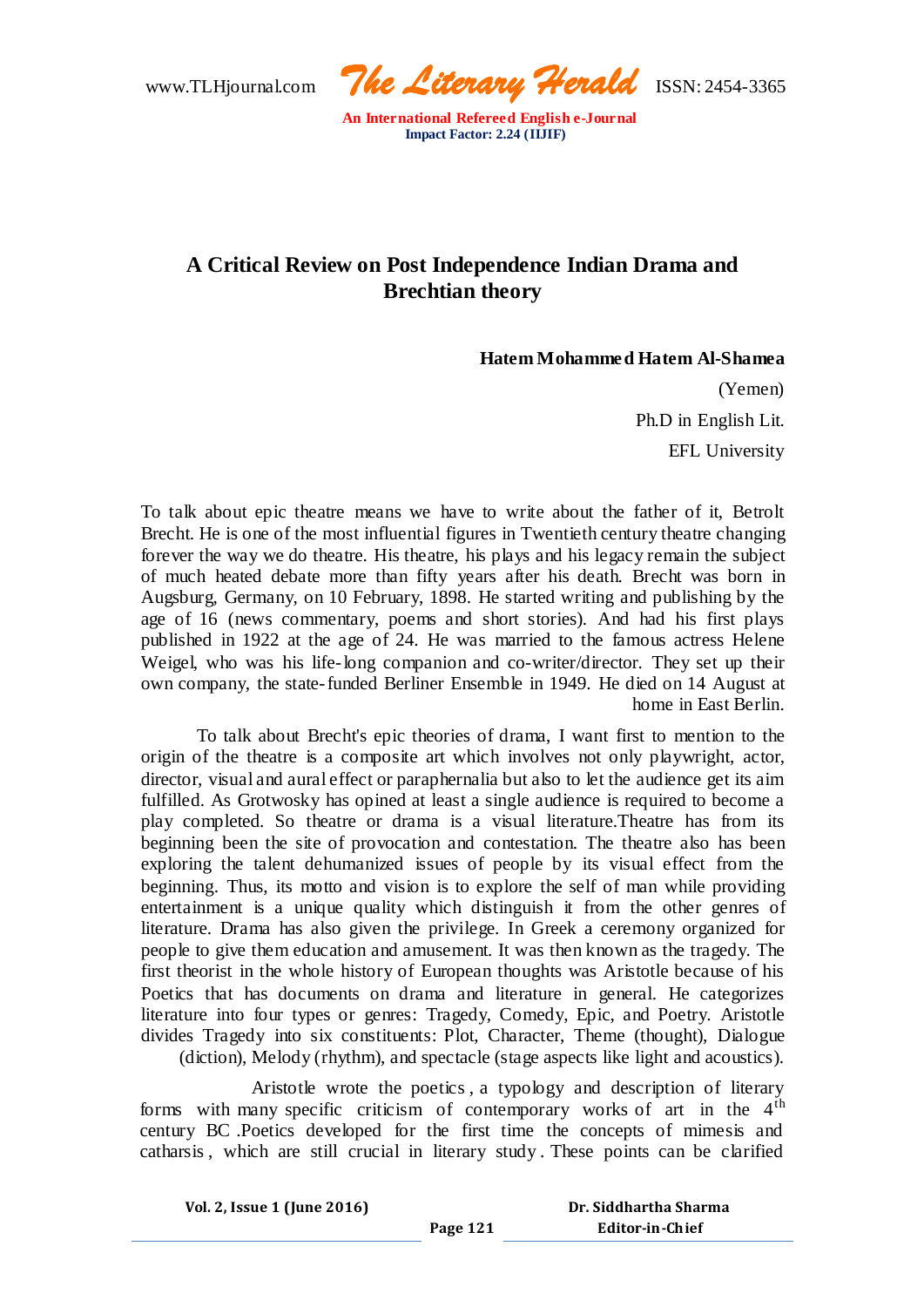www.TLHjournal.com *The Literary Herald*ISSN: 2454-3365

more and more in studying the works of the greatest Greek philosopher , Aristotle , the father of philosophy .

Aristotle's Poetics is an epoch-making work, a pioneering work, a work that is a storehouse of literary theories, one of the great, world-books, a book whose influence has been continuous and universal. It is an attempt to arrive at the truth. Gilbert Murray points out, "**It is a first attempt made by a man of astounding genius to build up in the region of creative art a rational order, like that he had**  already established in the region of the physical science." (Aristotle on the Art of Poetry)

 Aristotle's account of tragedy is intimately connected with his theory of action and his ethical theory. His Poetics was intended to form a central part of his extended inquiry into the nature of human action and happiness. It was his view that in tragedy, the tragic hero falls into misery through a hamartia, a mistake or error that results in irreparable damage to the life of the protagonist and / or the lives of their loved ones . Hamartia or 'tragic error' brings to the fore the fragility and contingence of human flourishing . Thus , in addition to being read as a work of aesthetics the Poetics can be usefully read in terms of Aristotle's ethical theory and thus ultimately in terms of his account of what it is to be a flourishing human being.

 In Poetics, Aristotle states that all human actions are mimetic and that men learn through imitation . In particular , 'mimesis' is the distinguishing quality of an artist. For Aristotle, all literature is an art of imitation, mimesis *.* His 'mimesis' does not refer to the imitation of Idea and appearances, like that of Plato. He argues that each area of knowledge is imitation in the sense that as a human being we all learn through imitation . Aristotle thinks that all types of art are mimetic but each may differ in the manner , means, and object of imitation . Music imitates in sound and rhythm , painting in color and poetry in action and word. Aristotle compares mimesis, an active aesthetic process , with the process that takes place in nature. While nature moves through internal principles , art moves through organic principles like plot , action , characters , diction , and there is a unity among them . In a sense , art imitates nature and the deficiencies of nature are supplemented in the process of imitation, and art follows the same method, as nature would have employed. Thus , if a house were natural product , it would pass through the same stages that in fact it passes through when it is produced by art , they would move along the same lines the natural process actually takes. Poets , like nature , are capable of creating matter and form . The origin of nature is nature itself and the origin of art is the artist and the defining characteristic of the artist is the ability to create , through imitation , as nature does. The artist or the poet does not imitate reality but brings reality into existence through 'mimesis'. The artist or poet recreates and reorganizes already known facts and presents them in a fresh and attractive way in order to present something new.

 In the case of drama , tragedy, Aristotle's words in the Poetics have set the standard , to the extent that there has in the western world not been any theory of the drama , or discussion of its structure and inner workings ,

**Page 122**

**Vol. 2, Issue 1 (June 2016)**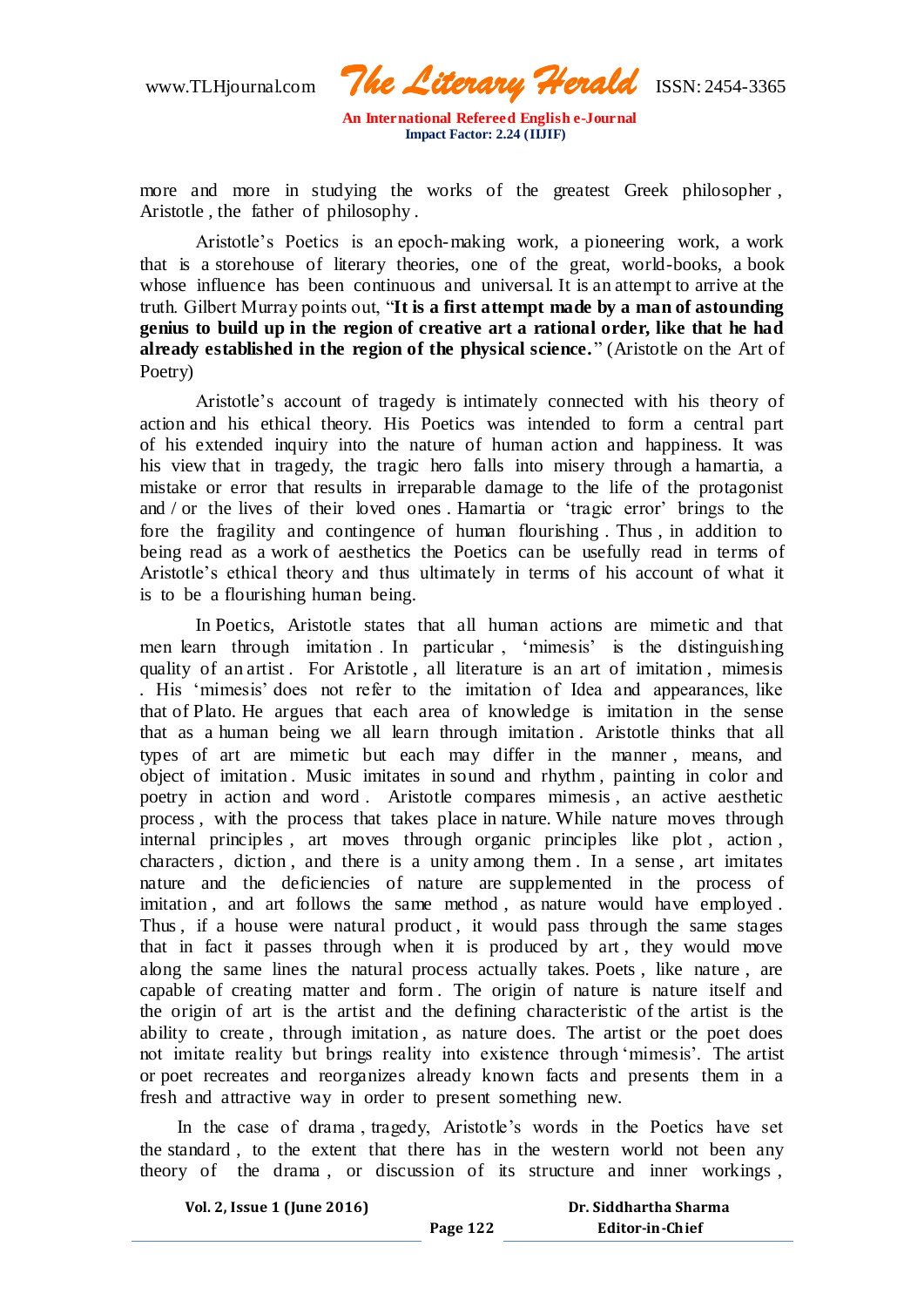www.TLHjournal.com *The Literary Herald*ISSN: 2454-3365

without reference to Aristotle – in all periods where his book was known. His short book is somewhat the stage on which all such thoughts have been acted out. It is adequate to regard all western theory of drama, as comments on Aristotle - little more, but sometimes less, in the sense that his thoughts are repeated without much comment at all. Tragedy, for him, is regarded as the highest poetic form

 In the Poetics*,* Aristotle defines the tragedy as *"***the imitation of an action, serious, complete, and certain magnitude; in a language beautiful in different kinds of through actions and not narration, and through scenes of pity and fear bringing about the catharsis of these (or such like) emotions** (J.W.H. Atkins 85). "According to Aristotle, this definition conveys a lot of implications: it falls into two parts. This first part, from" The imitation of action and narration", is concerned with tragedy as one of the imitative arts, and points out its medium, objects, and manner of imitation. The second deals with the function and emotional effect of tragedy.

 First, Human action is the core of tragedy: it is the object that tragedy imitates. It should be serious and complete. Here, Humphrey explains the word serious as meaning "**weighty**" or important or real. Second, tragedy presents its action on the stage by the actors in front of the audience. Finally, on the bases of its medium, it employs different kinds of embellishments in different parts such as verse in dialogue and song in the choric parts. Here, tragedy is a form for showing, not for telling or narrating. Tragedy imitates 'actions' and its plot consists of a logical and inevitable sequence of events. The action it imitates is its plot. The action must be a whole; a whole is that which has beginning, middle, and end.

 The soul of tragedy, as Aristotle famously says, is the plot. This would seem to be one of the most important ideas in the Poetic*s*. Aristotle says that the plot is the first principle, the primary thing, the fundamental thing**," the soul of tragedy to speak."** He goes to the extreme extent of saying that **"Tragedy is impossible without plot, but there may be one without character"** (Zachariah Rush 52). Tragedy is not an imitation of men, but men in action. Action implies a process, the process of change from happiness to misery and every such action is made up of a number events a nd incidents. Plot is, therefore, the organization of such incidents and events that make up the action of a tragedy. Moreover, the action is not a purely external act, but an inward process, the expression of a man's inner self, of his thoughts and emotio ns, in short, of his mental process. Indeed, Aristotle lays great emphasis on the probability and necessity of the action of a tragedy. No incident or character should be superfluous. The events introduced must be such as are probable under the circumstances. Similarly, Aristotle emphasizes unity of action; he is against plurality of action as it weakens the final effect of the tragedy. Therefore, Aristotle couples organic unity of the plot with the principle of both the probability and necessity. The plot must deal with one action, both incidents and situations that is possible according to the laws of probability and necessity. Epic is one of the oldest and widely popular poetic genres in the world. Epic is a traditional form of narrative poetry that portrays heroic deeds of great heroes in a war or adventure and the intervention of Gods and Goddesses on human life. This is a very long poem that uses elevated or majestic language- meaning formal language. Culture and history of a nation or race is often reflected in an epic. For example, Greek poet Homer's great epics (Iliad and Odyssey) are vastly based on Greek mythology and thus it reflects the Greek culture. Moreover,

**Vol. 2, Issue 1 (June 2016)**

**Page 123**

**Dr. Siddhartha Sharma Editor-in-Chief**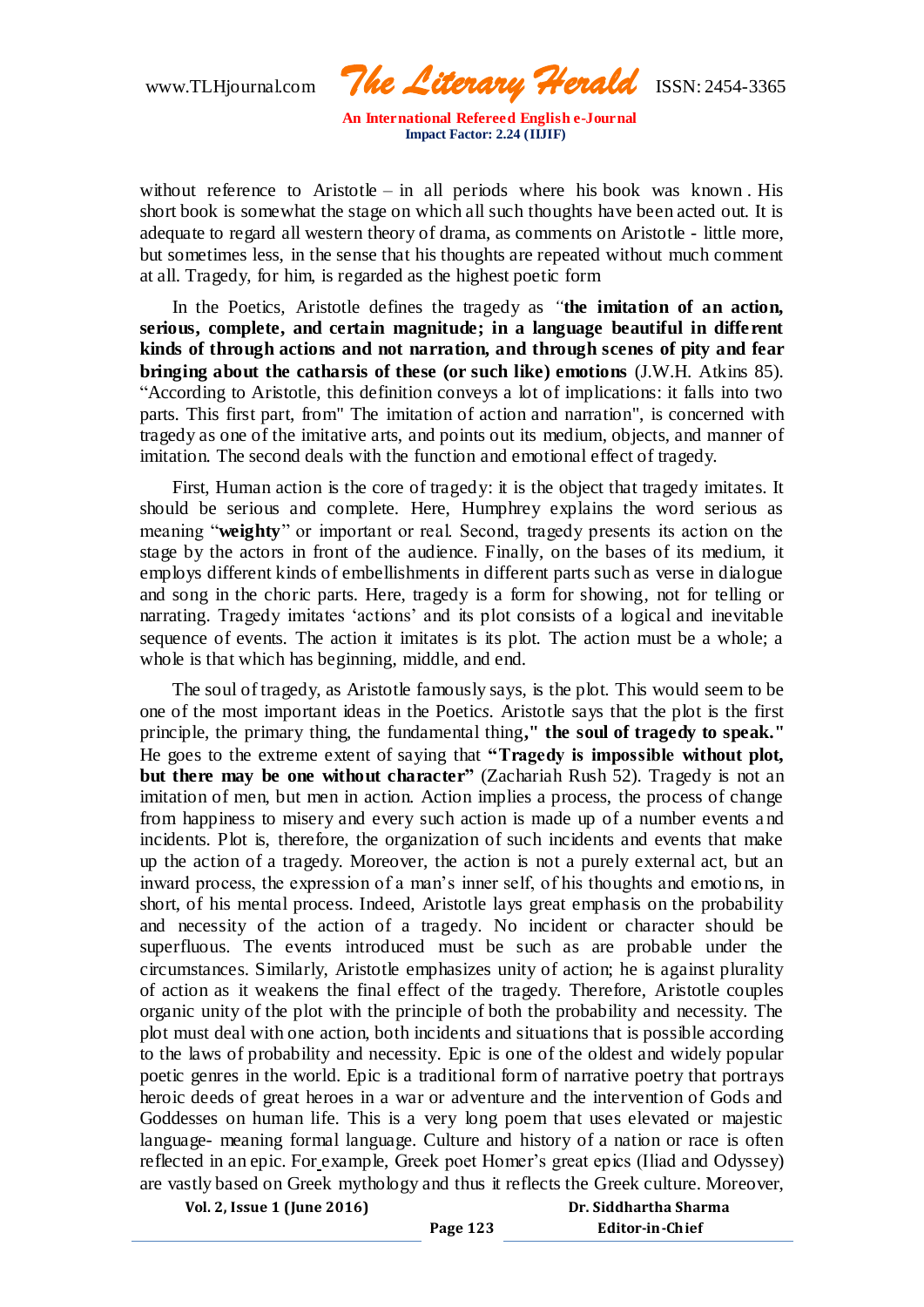www.TLHjournal.com *The Literary Herald*ISSN: 2454-3365

Epic can also illustrate the founding of a nation. Almost every language in the world has its own epic like Iliad and Odyssey in Greek, Ramayana, and Mahabharata in Sanskrit, Beowulf In English etc.

 There are three essential points to understand Aristotle's idea of drama: Imitation, Action and Catharsis. The whole thrust of Aristotelian theatre, dramatic theatre or illusory theatre as he terms, is depended or intended to emphasize on emotion appeal and catharsis thereafter. It manages to release their suppressed emotions where they in the peace of mind "all passion spent and gone". Thus Aristotle's notions of character and plot was critiqued and aimed at by Brecht whose central aesthetic of drama is depends upon the notion that no fortune is inevitable.

Man's fate is not preordained but manmade hence it is alterable.

 A German theatre practitioner, theorist, poet, social reformist and art connoisseur Brecht had the first hand experience of the two World-Wars (1914-19 , 1949-45) and their dehumanized effect on man and society ,the great economic depression of 1930 , emergence of despotism (Hitler and Mussolini) and unemployment among working class, etc.

-There are some principles were shaping Brecht's dramaturgy:

-Message or knowledge is the true liberating forces of man's suffering.

-Marxist philosophy of life; man is the product of socio-economic forces instead of his fate or God

-Existence is the combination of dialectical views (innocence vs. experience, nature vs. culture, religion vs., materialism, proletarian vs, bourgeoisie, etc).

-Narrative is more effective to understand the life on stage than representation.

# **Epic Theatre:**

 ''Epic theatre" is a term that Brecht is associated with .As we know that Brecht was influenced by the work of Erwin Piscator who was an established German director. During the 1920s and 1930s Piscator was involved in the creation of new theatre forms .He (Piscator) was the first person who invented the phrase "Epic theatre" .It was the term Brecht was looking for that would include the type of theatre . The purpose of the theatre thus was not to imitate life but to educate the audience.

 From his late twenties Brecht remained a life-long committed Marxist who, in developing the combined theory and practice of his 'epic theatre', synthesized and extended the experiments of Erwin Piscator and Vsevolod Meyerhold to explore the theatre as a [forum for political ideas](http://en.academic.ru/dic.nsf/enwiki/138411) and the creation of a [critical aesthetics](http://en.academic.ru/dic.nsf/enwiki/2987764) of dialectical materialism. Brecht's [modernist](http://en.academic.ru/dic.nsf/enwiki/11823) concern with drama as a [medium](http://en.academic.ru/dic.nsf/enwiki/5166772) led to his refinement of the ['epic form'](http://en.academic.ru/dic.nsf/enwiki/7039513) of the drama. This dramatic form is related to similar modernist innovations in other arts. With Brecht the same [montage](http://en.academic.ru/dic.nsf/enwiki/4543825) technique spread to the drama, where the old Procrustean [plot](http://en.academic.ru/dic.nsf/enwiki/46050) yielded to a more ['epic'](http://en.academic.ru/dic.nsf/enwiki/7039513) form of narrative better able to cope with wide-ranging modern socio-economic themes. That, at least, was how Brecht theoretically justified his choice of form, and from about 1929 on he began to interpret its penchant for 'contradictions' in terms of the dialectic. It is fairly

**Page 124**

**Vol. 2, Issue 1 (June 2016)**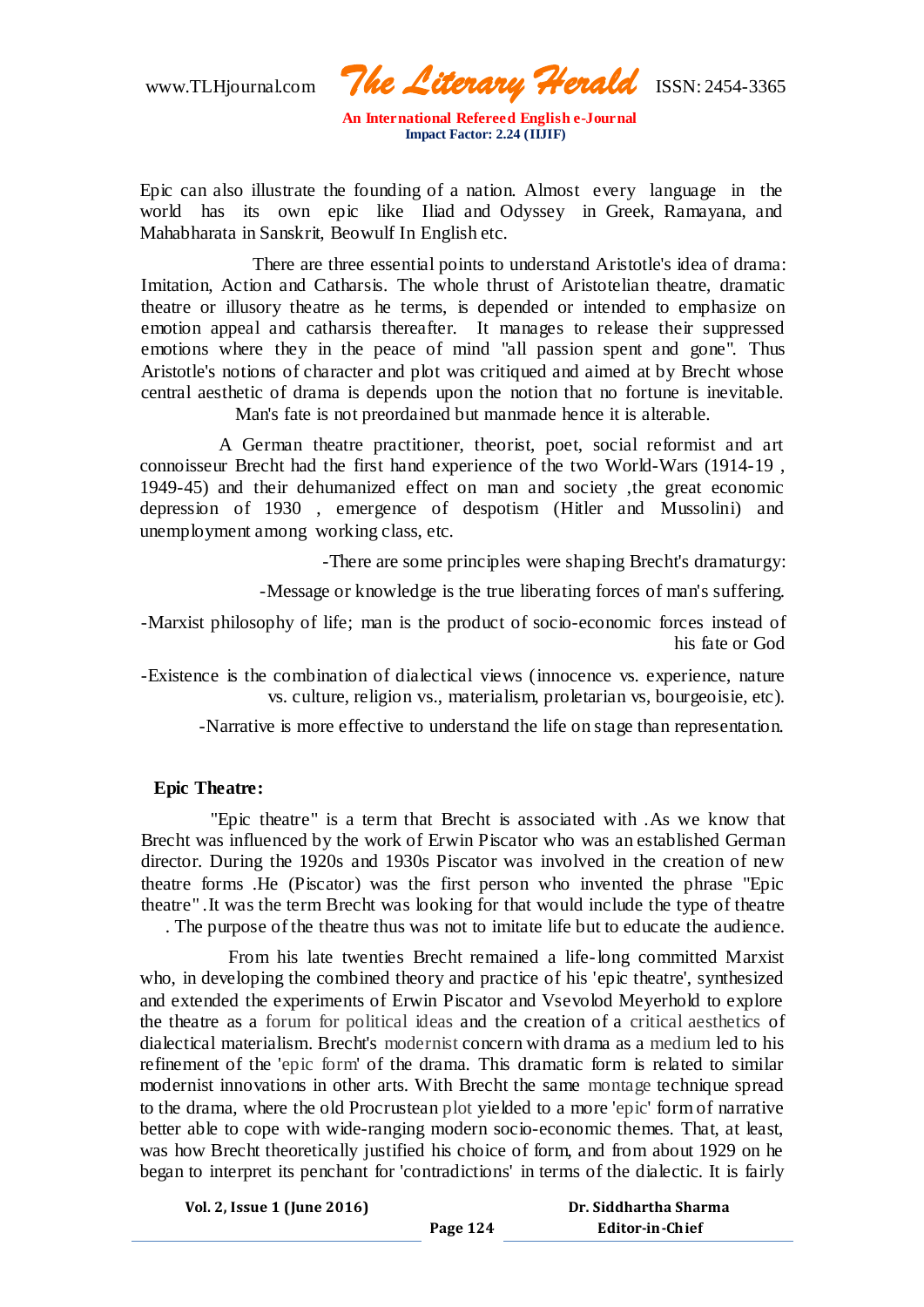www.TLHjournal.com *The Literary Herald*ISSN: 2454-3365

clear that in Brecht's case the practice came before the theory, for his actual composition of a play, with its switching around of scenes and characters, even the physical cutting up and sticking together of the typescript, shows that montage was the structural technique most natural to him. Like [Hašek](http://en.academic.ru/dic.nsf/enwiki/40949) and Joyce he had not learnt this scissors-and-paste method from the Soviet cinema but picked it out of the air.

Moreover; The term "Epic Theatre" is now widely use to describe the style and techniques popularized in Germany after World War I by directors like Max Reinhardt, Erwin Piscator, and (most especially) Bertolt Brecht. This style flourished in the left-wing theatres and cabarets of Berlin during the ill-fated German "Weimar Republic" of the 1920's and early 30's; although the rise of Hitler's Nazi Regime choked off its development after 1933, when Brecht and other epic theatre practitioners were forced to flee persecution and arrest by the Gestapo, the style spread to the U.S. and Great Britain, and returned to Central and Eastern European theatre after the end of World War II.

Influenced by the horror of World War I's human cost, by the suffering of the middle and lower classes during the postwar recessions of the 1920's and the Great Depression of the 1930's and by the teaching of Marxism, Brecht and his fellow epic theatre artists devised a set of staging and acting techniques meant to teach their audience to criticize the injustices and inequalities of modern life. Two keys to their technique are the notion of "theatricalism" and the concept of the "distancing" or "**alienation effect**".

The first theatricalism simply means the audience aware that they are in a theatre watching a play. Brecht believed that "**seducing**" the audience into believing they were watching "real life" led to an uncritical acceptance of society's values. He thought that by keeping stage sets simple, showing exposed lighting instruments, breaking the action into open-ended episodes, projecting labels or photographs during scenes, or using a narrator or actors to directly address the audience, a production would allow an audience to maintain the emotional objectivity necessary to learn the truth about their society.

The second key to epic theatre, the "**distancing**" or "**alienation** effect" in acting style, has these same goals. Brecht wanted actors to strike a balance between "being" their character onstage and "showing the audience that the character is being performed." The use of "quotable gesture," (the employment of a stance, mannerism, or repeated action to sum up a character), the sudden shift from one behavior to another to put the audience off-balance, and the suggestion of the "roads not taken" in each moment of a character's decision-making are all the means to the didactic end of teaching us to criticize the society we see onstage in Epic Theatre. Brecht later preferred the term **Dialectical theatre**, to emphasize the element of argument and discussion

I'm sure that Brecht theory has to be useful. I think we are close enough from Brecht as to be able to see him in his own context and thereby understand something about theatre's recent history that has affected the way we do theatre today.

I think that one of the key aspects of Brecht for us today is that his theatre gives us an insight into a period in which there was a passionate commitment to

| Vol. 2, Issue 1 (June 2016) |          | Dr. Siddhartha Sharma |
|-----------------------------|----------|-----------------------|
|                             | Page 125 | Editor-in-Chief       |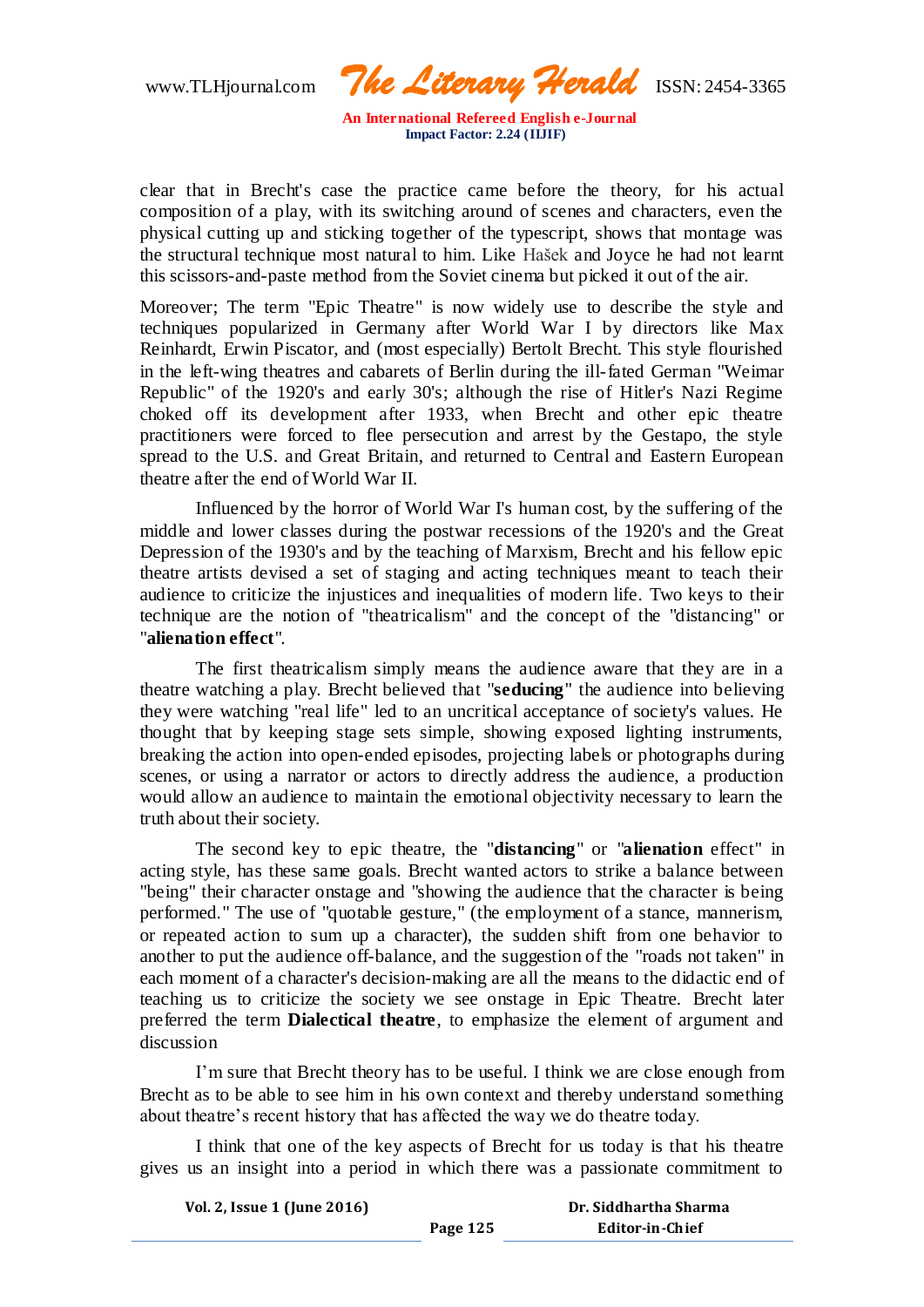www.TLHjournal.com *The Literary Herald*ISSN: 2454-3365

theatre as an agent of social change. This was a time, the first half of the twentieth century, the pre-television era, when theatre played a much more vital social role than it does today. In a sense we can study Brecht like we do classical Greek theatre and Shakespeare as one of theatre's high points, at one of its most intensive periods of change.

### **Some objectives of Epic Theatre**:

 Epic Theatre assumes that the purpose of a play, more than entertainment or the imitation of reality, is to present ideas and invites the audience to make judgments on them. Characters are not intended to mimic real people, but to represent opposing sides of an argument, archetypes, or stereotypes. The audience should always be aware that it is watching a play, and should remain at an emotional distance from the action; Brecht described this ideal as the "**Verfremdungseffekt**" — variously translated as "**alienation effect**", "**Defamiliarization effect**", or "**estrangement effect**". It is the opposite of the suspension of disbelief: "It is most important that one of the main features of the ordinary theatre should be excluded from epic theatre: the engendering of illusion" (Colin Counsill 44).

Epic Theatre was a reaction against other popular forms of theatre, particularly the realistic drama pioneered by Konstantin Stanislavski. Like Stanislavski, Brecht disliked the shallow spectacle, manipulative plots, and heightened emotion of melodrama; but where Stanislavski attempted to engender real human behavior in acting through the techniques of his Stanislavski System, and through the actors to engage the audience totally into the world of the play, Brecht saw Stanislavsk y's methodology as producing audience escapism. Brecht's own social and political focus departed also from surrealism and the Theatre of Cruelty, as developed in the writings and dramaturgy of Antonin Artaud, who sought to affect audiences viscerally, psychologically, physically, and non-rationally

# **Popular conceptions of Brecht:**

 Brecht is best known for the creation of a new kind of theatre which he called Epic Theatre and for the plays that continue to be studied and performed today. He is famous for reading and absorbing Karl Marx's Das Kapital for being a communist who never actually joined the party, for developing a political theatre that was designed to change society by changing the way people thought. He is famous for going into exile when the Nazis came to power and spending the war in America. He is famous for writing songs with Kurt Weill, and poetry. He is famous for his multiple affairs, his marriage to Helene Weigel, his broken promises to heartbroken lovers and his early death.

 In the early days of his career in the theatre Brecht was motivated by a desire to modernize German theatre - to free it from virtually everything that came before him. This was the stolid classicism of Schiller and Goethe, Romanticism, Naturalism and Expressionism. He experimented with the formal aspects of theatre, drawing on avant garde techniques of collage, montage, titles, the documentary and photojournalism. He set about creating a theatre for the modern age which would represent the modern age and its subjects in a much more vital and realistic way than the stupefying dramas of bygone eras.

**Page 126**

|  |  |  |  |  | Vol. 2, Issue 1 (June 2016) |
|--|--|--|--|--|-----------------------------|
|--|--|--|--|--|-----------------------------|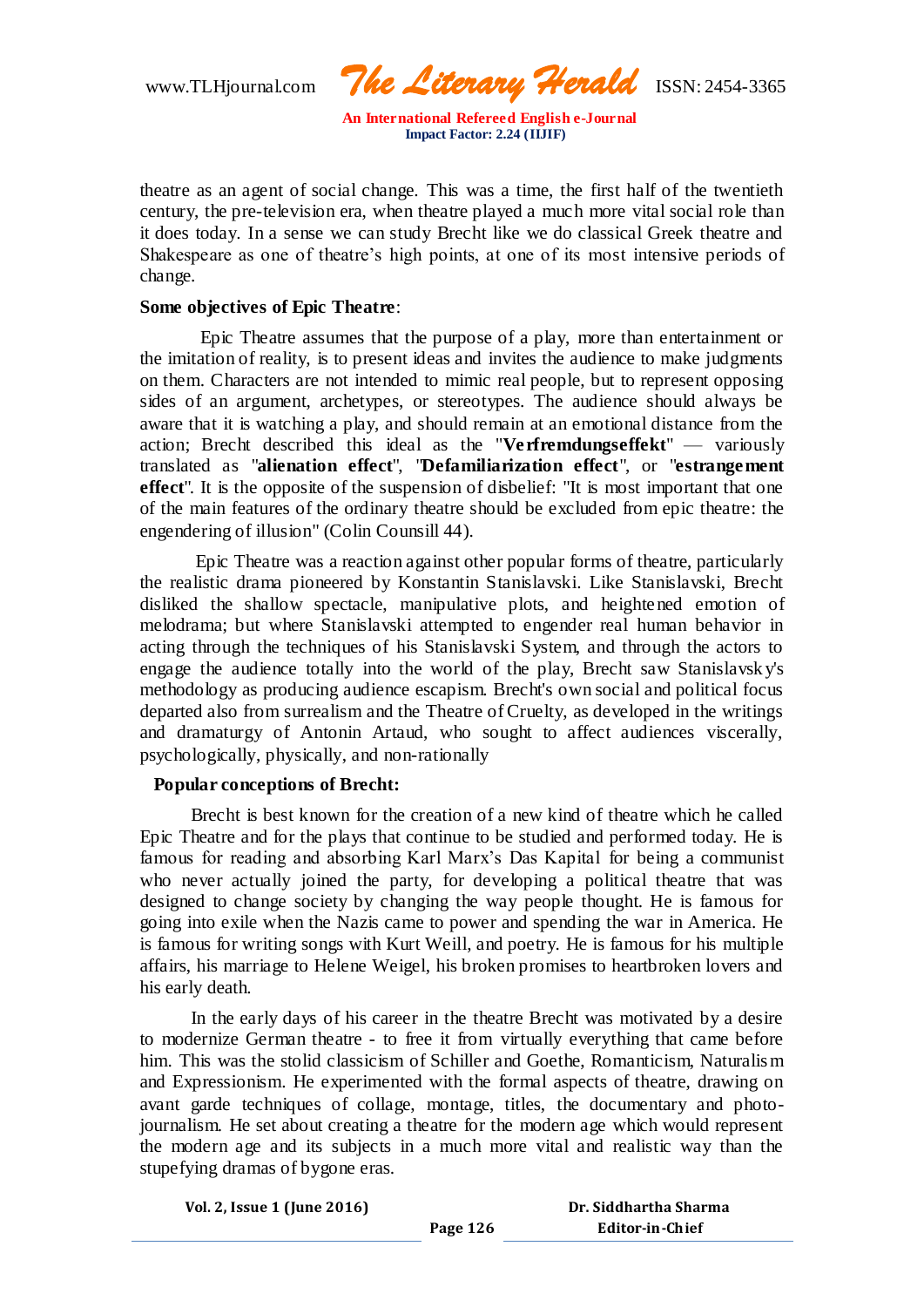www.TLHjournal.com *The Literary Herald*ISSN: 2454-3365

 Brecht called his modern theatre the EpicTheatre and this was to be the theatre for the modern, scientific era. It was to be analytical and be primarily concerned with analyzing the social relations that determine action in bourgeois society. It was to be the 'theatrical style of our time', the dramatic form which corresponded to 'the whole radical transformation of the mentality of our time' (Brecht 1884). It was not located in an idealized future, but the gritty present where the enemy was the military, the church and the bourgeoisie. It would be a theatre that was addressed to reason rather than empathy and to the common man. For Brecht, the radical transformation was from a nineteenth century bourgeois world view to a twentieth century scientific one, from which perspective the artifacts and philosophical tenets of the past appeared old and in decline. The belief in the progress of history, fuelled by the Marxist notion of the march of history, is evident throughout Brecht's writing. He is in this sense a man of his times. The modernist belief in progress went something like this. This idea of progress as possible, probable or necessary was rooted in the certainty that the development of the arts, technology, knowledge and liberty would be profitable to mankind as a whole (Lyotard 1986).

 From his position on the left of politics, Brecht's dramatic theory reflected this certainty at the same time as it set as its goal, that the proletariat would enjoy the profits of progress. Theatre would be at the forefront of social and political life, the privileged scene of the social life of the period. It would represent the political consciousness of the age and its social conditions. The ideal 'conscious experience' for Brecht was class consciousness and he later nominated one of his actors, Ernst Busch, as 'the first great characterization on the German stage of a class-conscious proletarian' (Eddershaw 1996) Rather than the classical or romantic hero, the actor would now depict the proletarian subject who was the anti-romantic, comic hero of epic theatre.

 He was a dramatist, a director, a dramaturgy, a poet and a theorist as well as an engaged and committed intellectual who had a wide circle of artistic and intellectual friends. And his first great success *The Three penny Opera* in 1928. His most famous plays were written in exile: Mother Courage, 1941 in Scandinavia, The Good Person of Szechwan and Galileo in 1943, The Caucasian Chalk Circle, 1948.

 Brecht the dramaturgy, and theorist who documented his theatre practice, analyzed it and presented it variously as a model of the performance building process, e.g. the `Modelbucher', and as a description of acting, a statement about the social and political purpose of theatre and dramaturgical observations of the new style of acting - 'A Short Organum for the Theatre'.

 As a theorist, he is most associated with the creation of a new mode of theatre known as Epic Theatre and the acting techniques of "**Verfremdungseffekt**" and "**Gestus**"(bodily expression to social problems) requires intelligent audience and stage crafts like stylized performance, use of music and dance, chorus as a narrator who also comment over the incidents, unnatural/harsh lighting and odd sound, captions, slides projections to suggest the next incident going to happen to dispel what S.T.Coleredge has coined "willing-suspension-of-disbelief syndrome"(Mohit Kumar 178). Epic theatre introduced the parable form to modern theatre, the construction of a tale set in a different time and place that refers to the contemporary situation. The

| Vol. 2, Issue 1 (June 2016) |          | Dr. Siddhartha Sharma |
|-----------------------------|----------|-----------------------|
|                             | Page 127 | Editor-in-Chief       |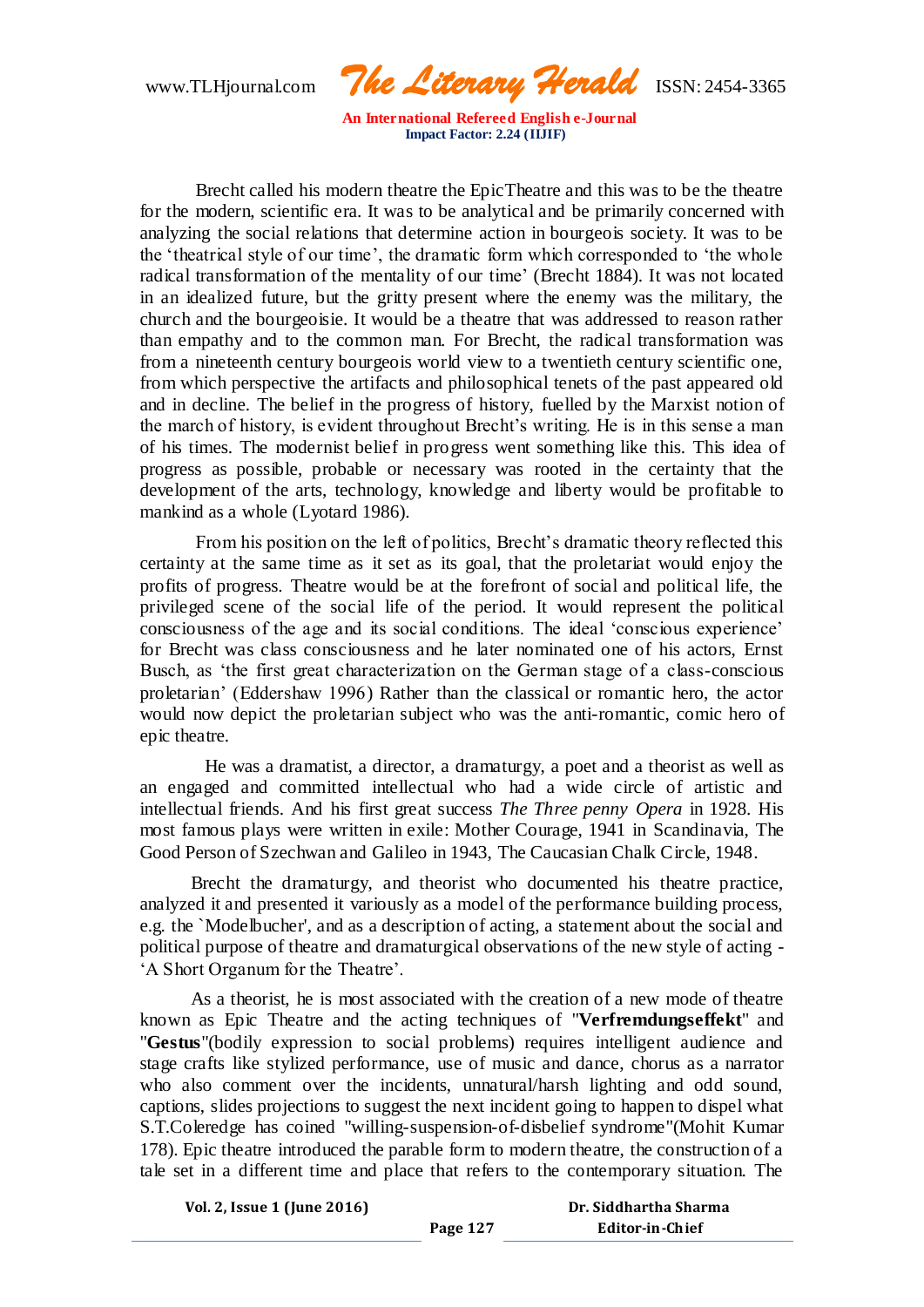www.TLHjournal.com *The Literary Herald*ISSN: 2454-3365

parable is a simple tale that communicates a moral point, as in the Bublical parables, or political point, as in Brecht, music and titles and the fragmentation of the story or fable into episodes.

# **Ghasiram Kotwal:**

This play set in the late eighteenth century. G.K. recounts a power game (Nana as a chancellor of Peswa-ruler and Gashiram, the chief of police of Poona) played out in terms of caste ascendancy in politics. The work draws on several Maharashtra folk styles and has an obvious relevance in context of individuals playing the game of politics, taking advantage of situations, rising to power ….G.K. enriches this play, (Gashiram Kotwal) with music and seeks to explore the political hypocrisy and social immorality by juxtaposing the Lavani (love songs) and Abhanga (devotional song) in the single play text. It is also the dramatization of individual struggle with social forces and the downfall of a man in society which has enchained the man. The playwright has intended to portray the conflicts between a man and society. Instead of glorifying man's desperate struggle, he seemed to suggest the nature of social function in terms of relation. Accordingly, he did not create any particular historical character or figure rather than put the whole conflicting situations before the eyes of the audience.

For non-emotional approach to theatre (drama) G.K adopted the folk form especially its dance and music and they are so rich in the play that sometimes they seem to diluting the social message of the play. Its history invokes the participation of the audience in making of play, and provides the multi-viewpoints.

The power of Ghasiram, who was poor and was working as an assistant to the prostitute Gulabi ,dancing and singing when she was busy with flirting men of high cast(Brahman or powerful like Nana).This position as Brahmin does not enable him to be respectable. Thus, the play deals with the story of transformation of a simple Brahmin from Kannauj to a chief of police of Poona and a veritable monster who was prosecuted by society and the system who had created. The recurring themes of the play are ; casteism, gender inequality, sexuality, violence, corruption in politics and morality, struggle of a man against society.

The basic structure of the play is a human wall which is basically a singing and dancing chorus, impersonally commenting on the episodic developments. But it also breaks into smaller tableaux, grouping and regrouping endlessly. The human wall ceases to exist when its back is turned to the audience. The Sutradhar or Narrator interposes in the proceedings to keep the audience abreast of things, the actors switching parts with perfect timing, a touch of opera with verse, music and prose fusing into one another in a strange, compelling alchemy. The ballet, blending with the traditional folk dances, sets the mood and tempo of the decadent and bawdy era. Thus, the human wall serves as an excellent symbol of the mechanism of secrecy, hiding and revealing happenings by human devices. It is the wall again that as the singing chorus uses the chant of saints' and gods' names as yet another screen of complacence or consolations cast over the yawning horror of corruption and tyranny. While the tortured Brahman groans, the Brahman line chants the gods' names and drowns his screams. I think Tendulkar wanted to experiment with the musical, or he felt that the folk musical could give history just bit of deglamorization that he needed

| Vol. 2, Issue 1 (June 2016) |          | Dr. Siddhartha Sharma |
|-----------------------------|----------|-----------------------|
|                             | Page 128 | Editor-in-Chief       |